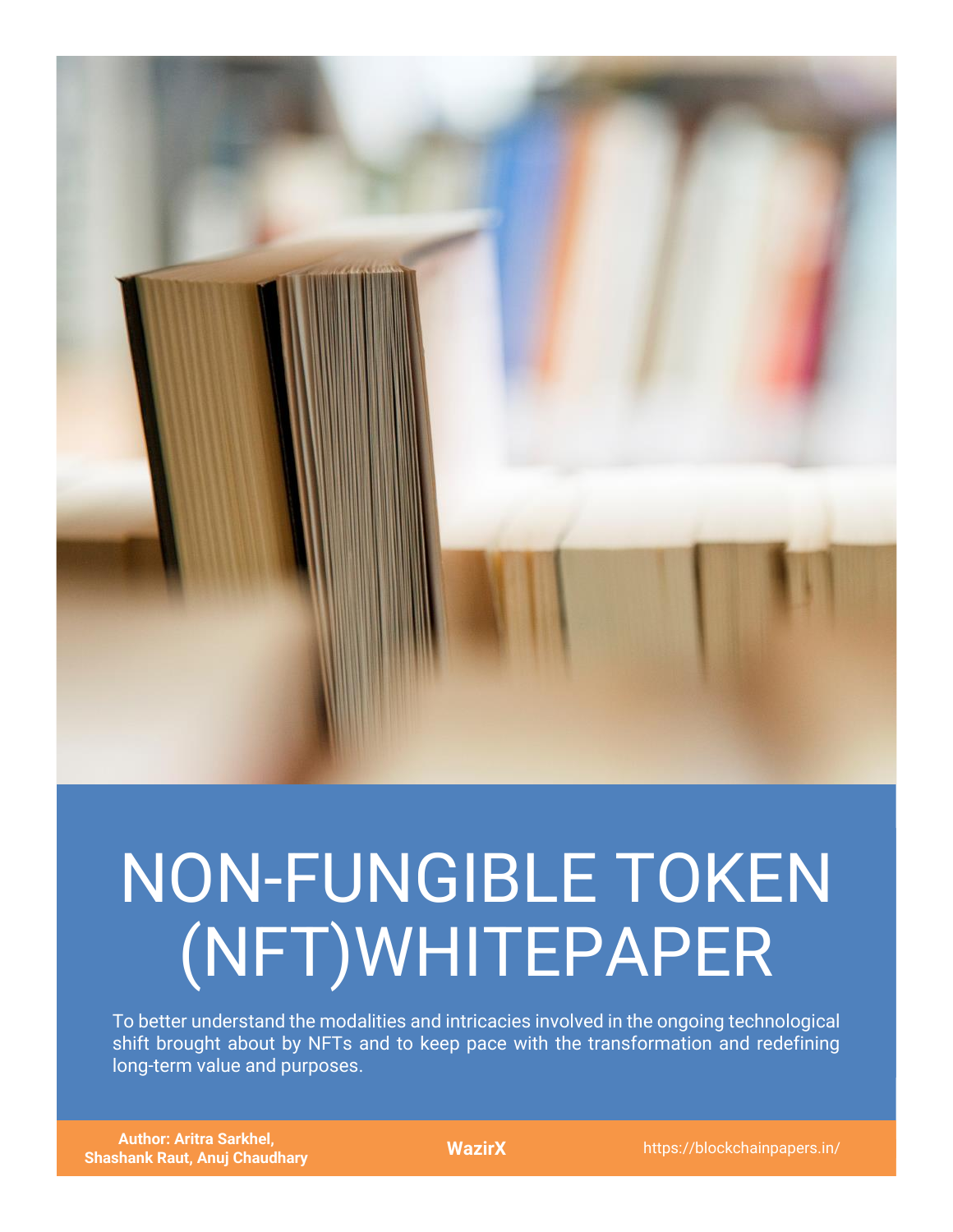## **1. What is an NFT?**



## **1.1 Blockchain-based tokens can be classified into two sets of categories**:

**i. Fungible**: Identical set of tokens that can be traded or replaced by another group of identical tokens. Bitcoin, along with all other cryptocurrencies to any other tokens which represent any real-world assets are basically fungible tokens.

**ii. Non-fungible**: Non-fungible tokens are irreplaceable and non-interchangeable. NFTs can be a wide range of digital tokens like a digital piece of art or digitized piece of music rights.

#### **1.2 Characteristics of NFTs:**

**Verifiable**: Being a Blockchain-based token, all the past ownership data of NFT can be traced back to establish its authenticity without involving any other entity for verification.

**Unified Entity**: NFTs cannot be divided into any further smaller units, like that of Bitcoin Satoshi. They always exist as one whole item. With the new concept of fractionalization, only the ownership of NFT is split and not the NFT itself. We can relate it in the same way real estate ownership works, where ownership can lie with multiple people, but the real estate entity remains one whole.

**Indestructible:** NFTs are stored on blockchain-based smart contracts, which are immutable and cannot be replicated or destroyed.

**Uniqueness**: The unique trait belonging to NFT comes from the unique identifying codes enabling NFTs with a one-of-a-kind identity. Also, NFTs derive their uniqueness through the Metadata that is an immutable record, and it is like certifying its authenticity and uniqueness.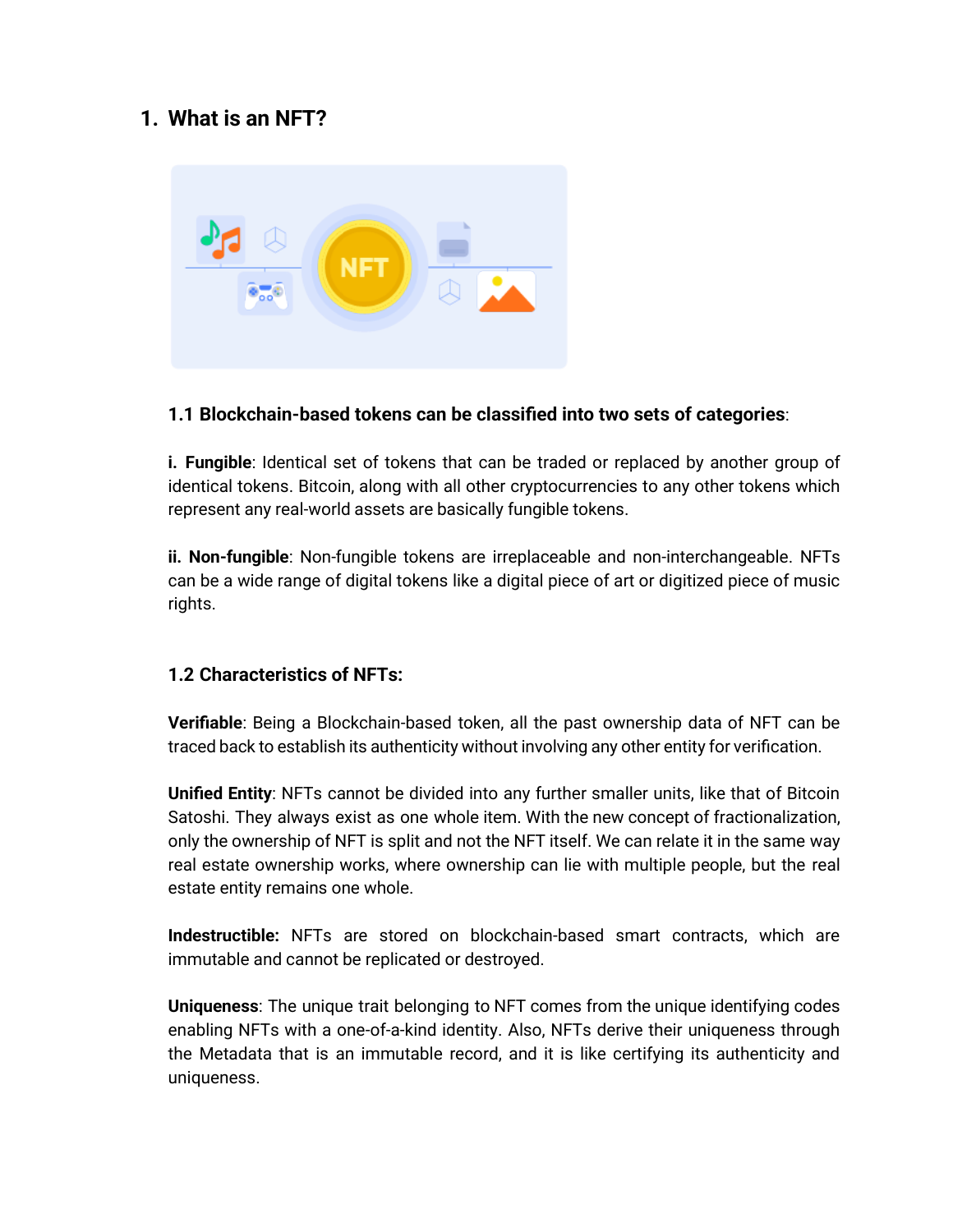### **1.3 Value of NFTs:**

Similar to all other assets, the value of NFT is determined in accordance with the demand andsupply. With their uniqueness and scarce nature, NFTs are usually high in demand amongthe crypto community.



## **2. How is NFT created?**

The procedure to create an NFT is known as Minting, it is basically converting a digital file or digital content into a digital asset on a blockchain-based platform. Once the digital file is minted on a blockchain, it becomes immutable and tamper-proof.

The creators firstly need to finalize on the format and platform to mint their NFT. Afterward, creators need to choose any multimedia file to generate NFT. Basically, any image, text, audio, or video can be used to generate NFT. Also, there are several other items that can be chosen to be generated as NFT, like virtual land and currency. The minting process begins after the creator has signed its NFT and paid gas fee to the NFT platform. The creator would get the newly minted NFT in their profile post successful validation of the transaction. Post minting, the NFT can be traded.

Once the NFT starts its trading journey, it can be purchased and traded; also, every trade made can be traced and tracked. This helps creators with a continuous commission program where they are paid with royalty with every subsequent sale of their NFT.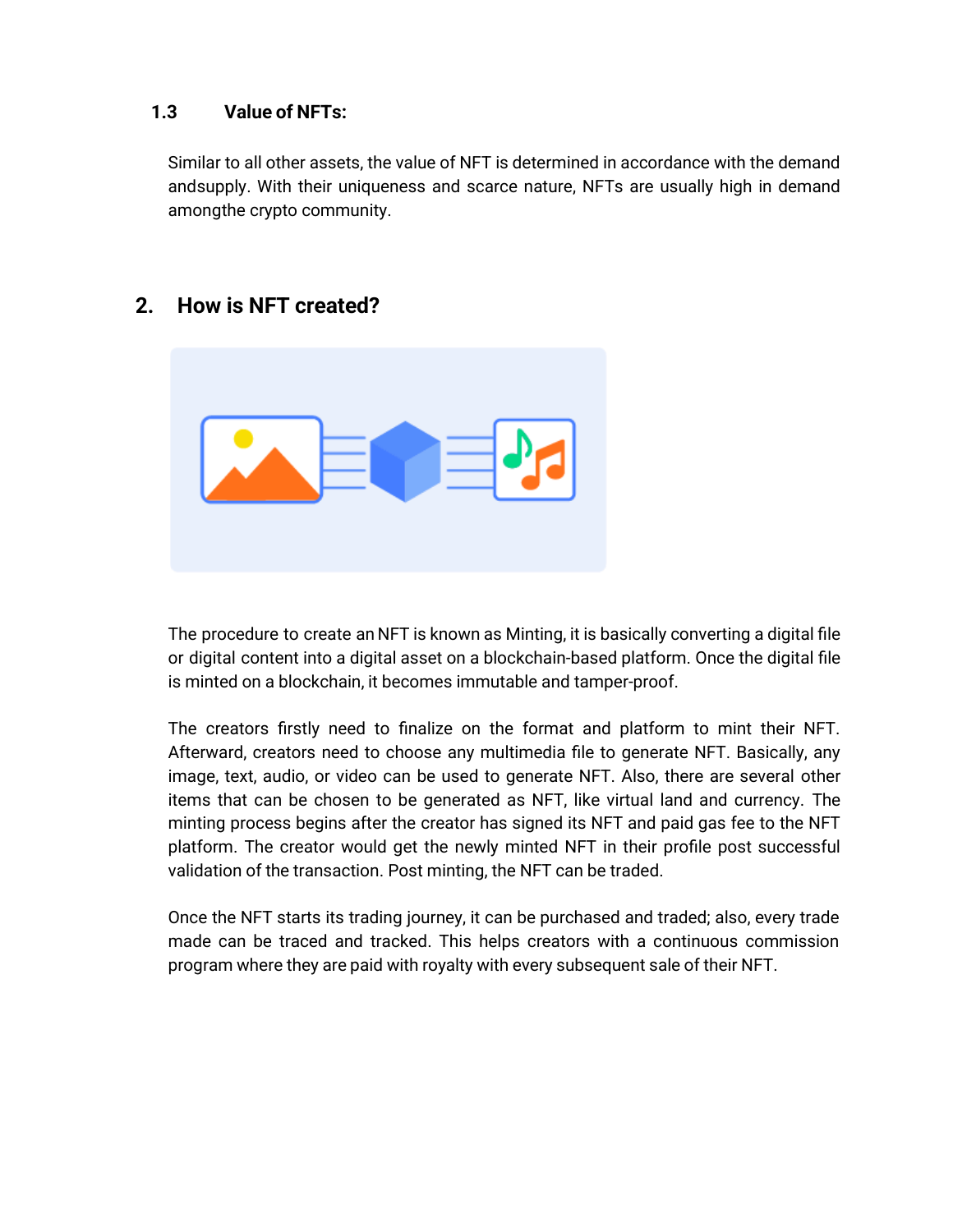#### **Step-by-Step Process:**

#### **NFT Platform:**

Creators need to carefully choose the NFT platform, as it is an important part of Minting. While choosing, creators need to carefully factor in the platform's support standard, blockchain type, and fee for minting NFTs.

#### **Crypto Wallet:**

Setting up a crypto wallet to access platforms, mint, and carry out trades and proceeds. Examples - Metamask, Brave, Coinbase*.*

#### **Selling an NFT:**

Across platforms, there are two ways of selling an NFT – Fixed Price and Auction. Fixed price selling is a simple arrangement where creators specify a price at which they are willing to sell NFT. Whereas the Auction mode provides the creator with two options to sell

- English Auction and Dutch Auction. English auction is the increasing price auction, and the highest bid wins, while Dutch auction is decreasing-price auction until someone buys an NFT.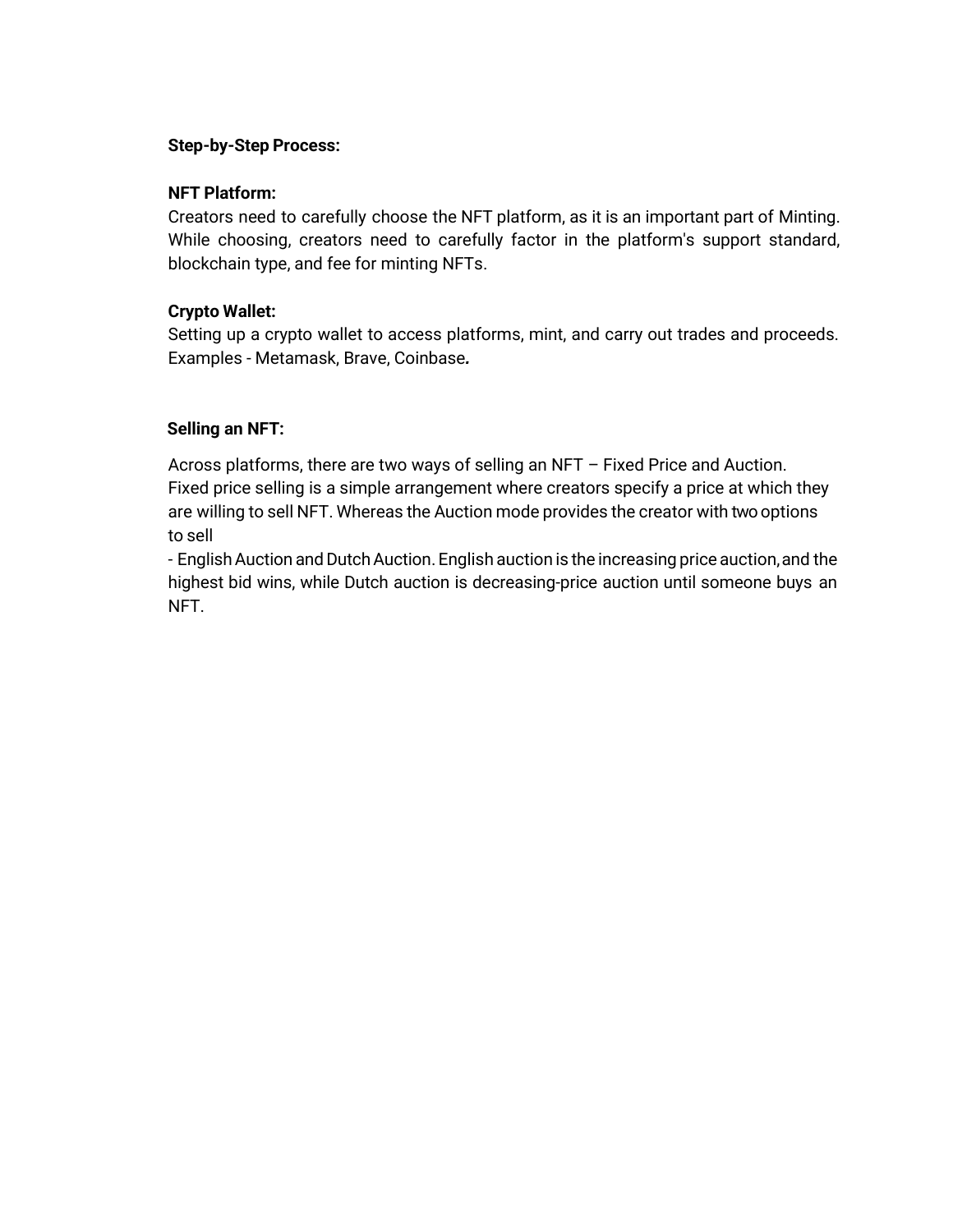**3. How big is the NFT Market? Describe by quoting numbers from the market in terms ofvalue, total players in terms of platforms, users, amount of capital inflow in terms of new money and old money, etc.**

Amitabh Bachchan, Salman

VISA, Nike, Gucci, D&G,

**Christie's and Sotheby** 

and Burberry

Khan, ParisHilton and Eminem etc

| <b>Global NFT Trading</b><br><b>Volume (in 2021)</b> | \$23 Billion                |
|------------------------------------------------------|-----------------------------|
| <b>Unique active wallets</b><br>engaging with NFT    | Up from<br>5,000 to 140,000 |
| <b>Number of NFT</b><br><b>Platforms</b>             | 179                         |
| <b>Venture capital</b><br>investment                 | \$4 Billion                 |

**Celebrities with** 

**NFT Collection** 

**Brands getting** into NFT

**Auction Houses** 

into NFT

*Source: forbes.com*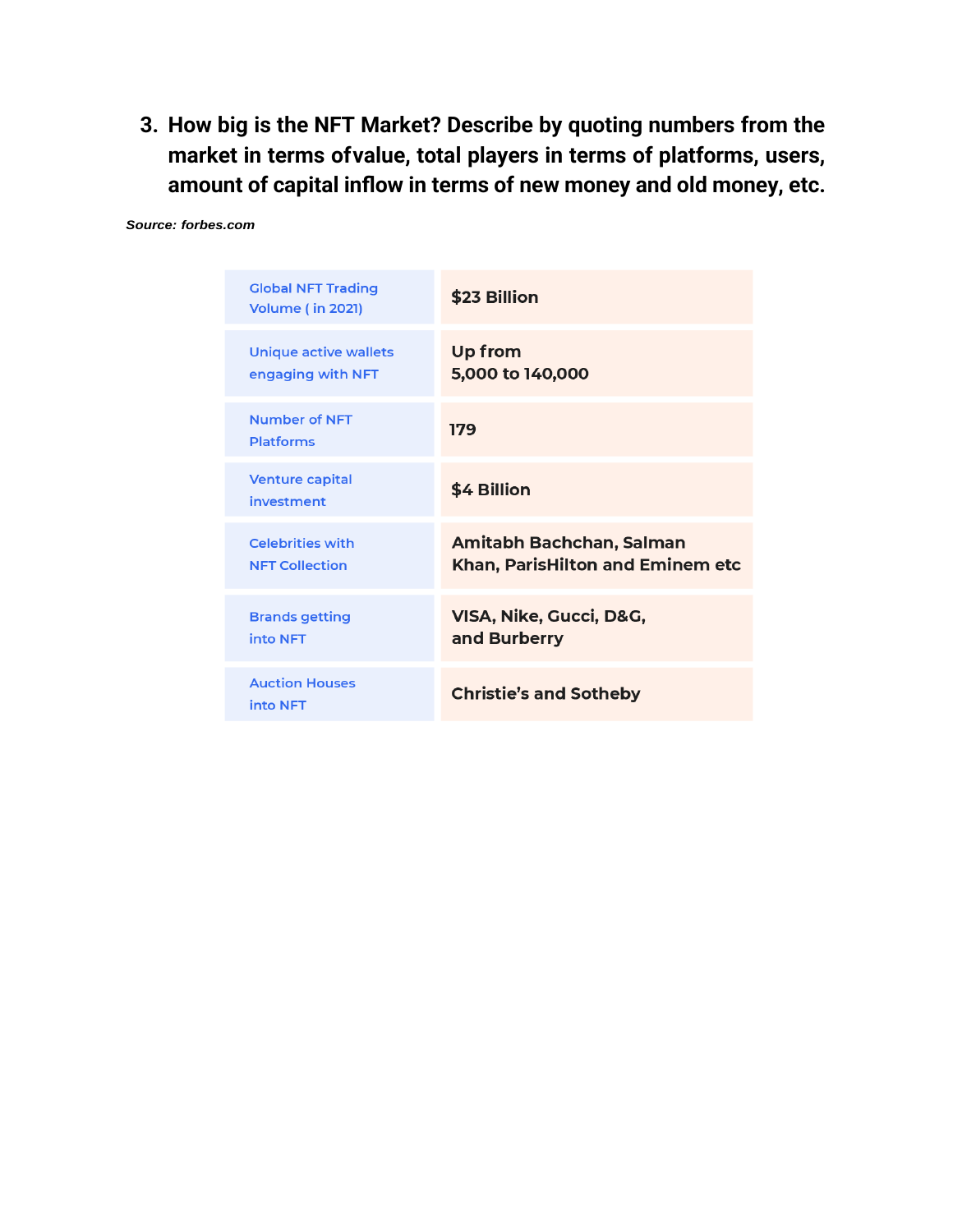**4. A brief History of NFTs and what part of the Technology layer made it happen?**



Lots of people still believe that NFTs appeared out of nowhere, but they can be tracedback to 2012.

**Colored Coins**: During the course of 2012, Colored Coins (CC) was derived from Bitcoin and was treated as its small denominations having prevailing use cases like coupons and subscriptions.

**Counterparty**: Counterparty was developed in 2014 as a peer-to-peer financial platformon Bitcoin Blockchain. It enabled creators to come up with their own digital tokens that couldn't be exchanged.

**Spells of Genesis**: Creators of this blockchain-based trading card game came up withthe idea to check counterfeiting by determining the authenticity of cards.

**CryptoPunks**: In 2017, creators John Watkinson and Matt Hall created a unique 10,000set of characters on the Ethereum blockchain. These were rapidly snapped up and traded online.

**CryptoKitties**: Again, in 2017, a virtual game based on Ethereum blockchain was launched, allowing players to purchase, pet, breed, and sell virtual cats. Players used tosell and buy crypto kitties to level up and unlock different levels. Cryptokitties were one ofthe prominent reasons for the rapid spread of NFTs.

With the launch of CryptoKitties NFT market witnessed a tremendous growth period, with users engaged in exploring different functionalities of NFTs. Despite all the growth the NFT space was still in its nascent stage, and users took some more time to experience & embrace true potential, and post this period, the NFT industry revived significantly.

**Decentraland**: Also, in 2017, Ethereum based platform let the players buy empty land parcels of 3D virtual space.

**2021:** NFT goes Mainstream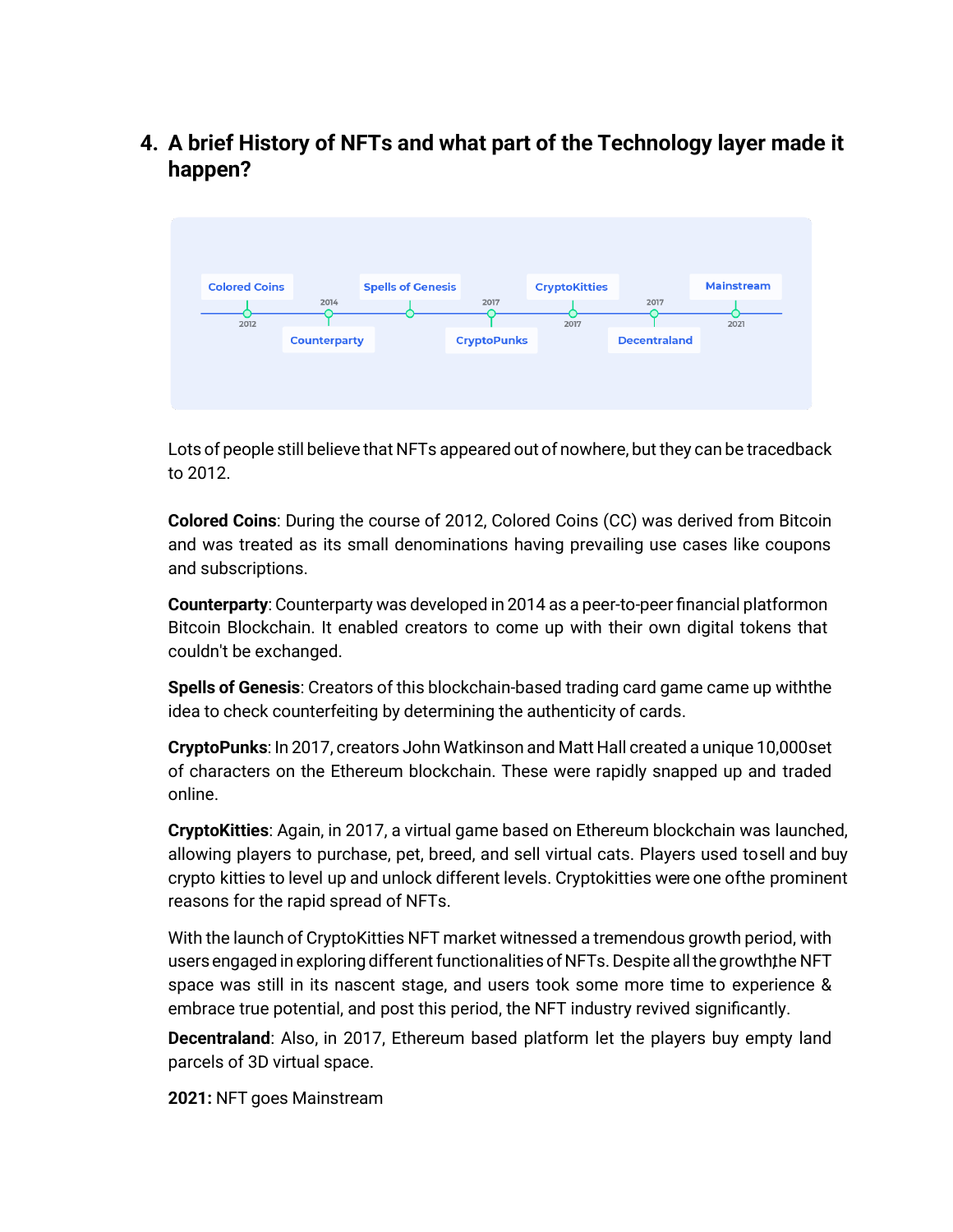## **5. Use cases of NFT in the last four years?**



NFTs are continually offering means to create digital assets and their monetization. NFTs are generally being used to represent digital content and physical assets, but NFTs have some more use cases:

**Gaming**: Blockchain-based gaming has given wider acceptance to NFTs which involve trading and swapping of items through which allow gamers to earn money, and this has proven to be one of the best use cases for NFTs benefiting gamers in multitude. The space for in-game assets now accounts for a significant portion of the total value of the gaming industry, which according to a recent report, is set to \$300 Billion in the next four years.

**Music**: We can consider the Music industry to be in nascency regarding the adoption of NFTs; although being the first mover to the NFT space, the music industry has been carefully moving ahead on its adoption. Recent use cases being renowned artists launching theirNFT works. Since NFTs are immutable, they can solve the massive problem of piracy, and building on it, artists can score on a lot more royalties when their NFTs are shared or sold.

**Identity Verification**: Governments have initiated to consider the use of NFTs for personal identity management. This tokenized system can be used for documenting educational qualifications, licenses, certificates, and medical records. All these documents can be issued as NFTs on a blockchain, making them traceable to their original owner.

**Patent and Intellectual Property**: NFTs have a very useful use case to protect and certify the rightful ownership of patents and intellectual properties. The creation of a public ledger can provide the necessary data to document transactions related to patents.

## **6. Future NFT use cases in other industries?**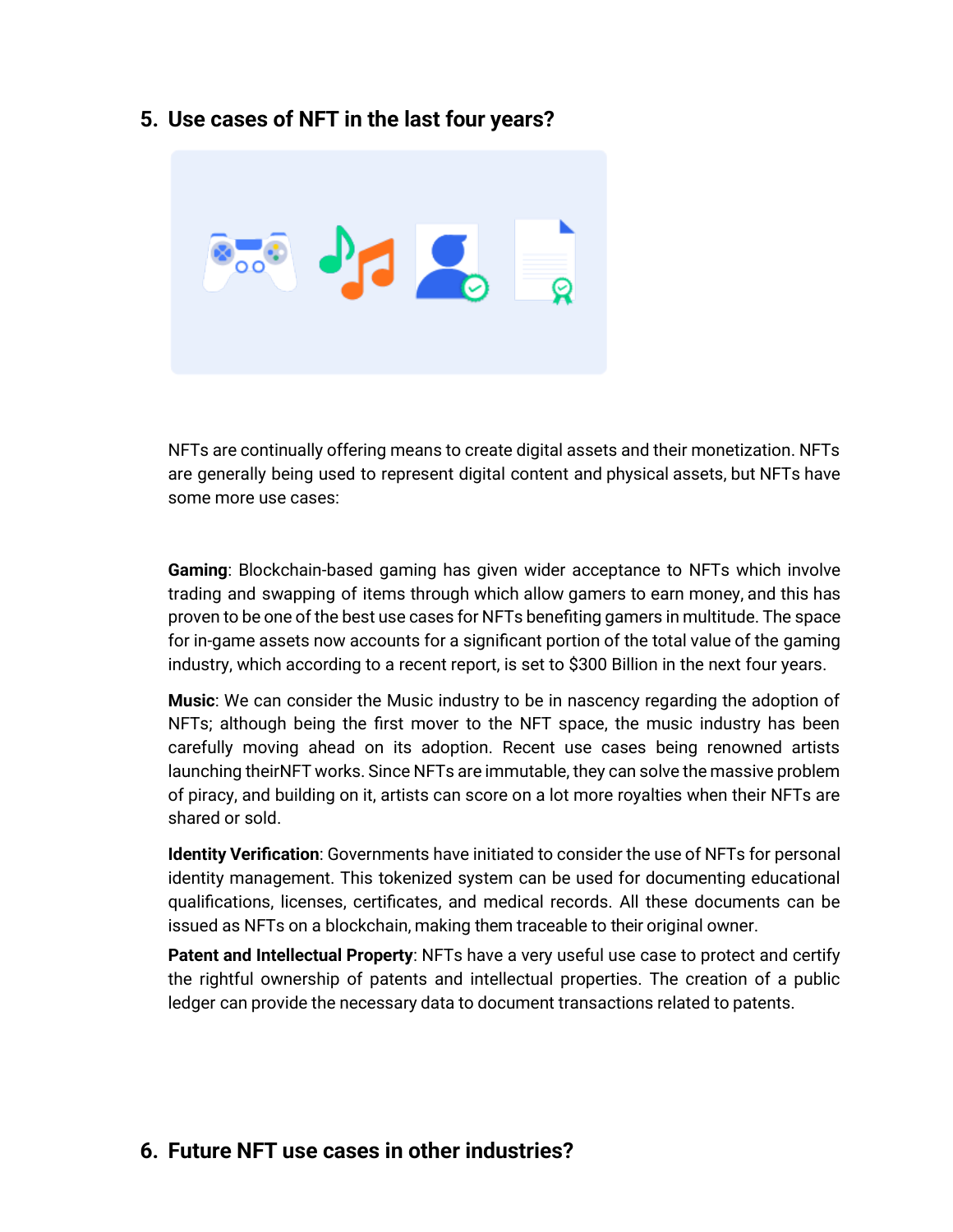

Building on recent developments, we can certainly predict some NFT use cases for various other industries:

**Real Estate**: NFTs can help the Real-estate industry to address all of its issues regarding documentation, land deeds, and proof of ownership. An innovative concept of fractional ownership of real estate is gaining momentum, which is basically enabled by smart contracts for properties. This will help simplify transactions between buyers and sellers as NFTs will establish the much-needed trust with the furnishing of allrequired information.

**Supply Chain**: NFTs can be attached to all the goods establishing their authenticity and helping counter counterfeiting. This will certainly help customers to verify its origin and to track the product from manufacturing to shipping to delivery. Companies would also stand to benefit by streamlining the supply chain with much-needed inputs gained through tracking of shipments.

**Ticketing**: NFTs are touted to replace the ticketing system, as it scores a lot more benefits like eliminating frauds and reduced paper usage. This concept of NFTs is applicable for all forms of transportation where payment verification occurs.

**Health-Care**: NFTs can be used to secure the health records accessible to health authorities universally to track down medical history. It can as well be used to track the supply and tracking of medication and to counter counterfeiting of medicines.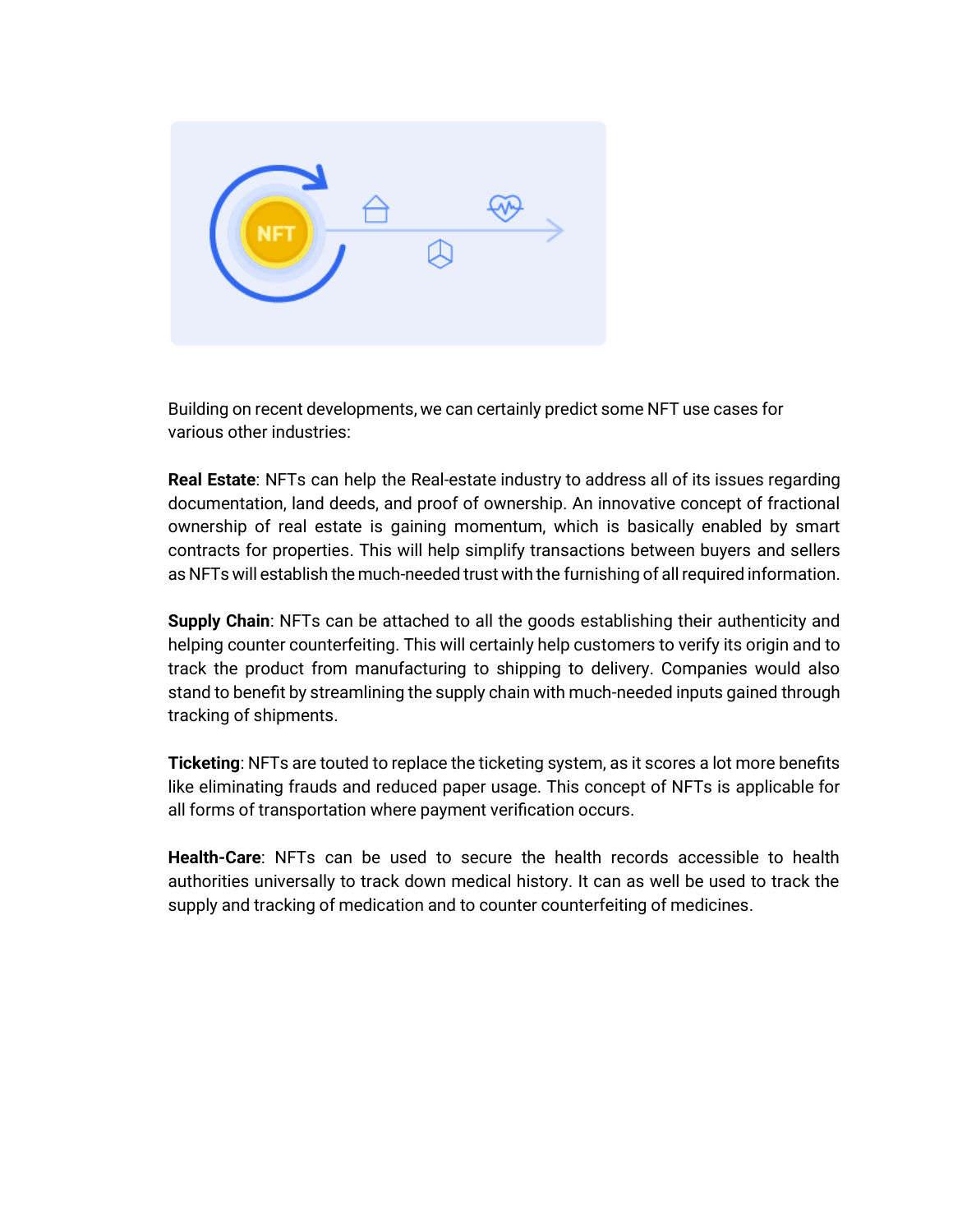## **7. Challenges/Weakness with the current NFT Infra.?**



**Cyber Threats**: With the growing popularity of NFTs, it has also attracted the risk of cyber threats. Recently, a lot of cases were reported where replicas of original NFTs were listed for sale. These fake NFTs pose a massive risk to the whole ecosystem; on top of it, fake NFT stores can trade counterfeit NFTs.

**Identity Risk**: Someone impersonating some renowned artist and selling fake NFTs can certainly undermine trust. They also come up with fake giveaways and airdrops promoting it on social media and end up scamming people with fake NFTs and fake stores.

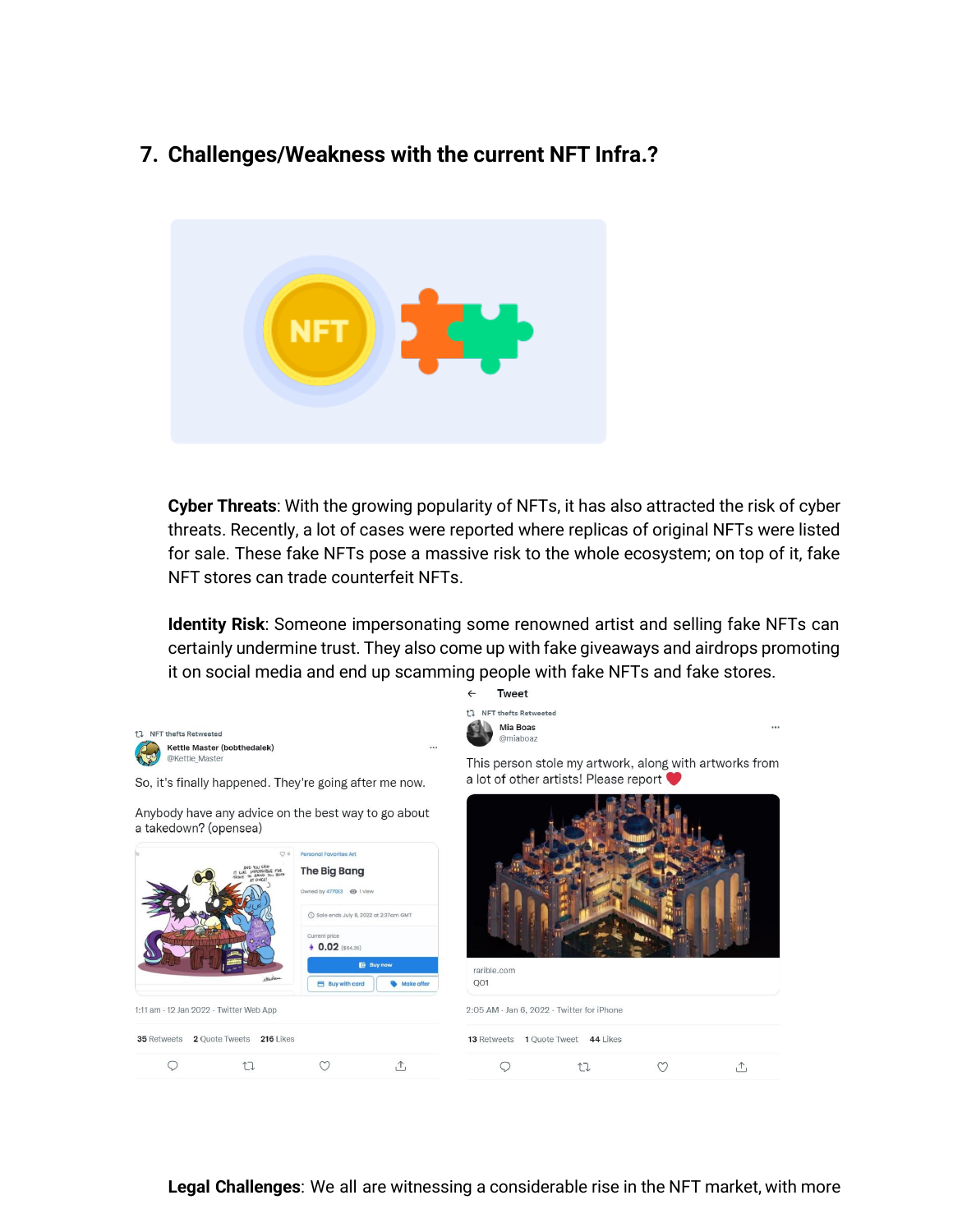and more people joining the NFT marketplace. But, as such, there is no legal definition of NFT anywhere in the world, now this calls for an international body for regulations and setting up the right tone for exploring the use cases of NFTs. The regulatory body will address all the existing issues while laying down rules and regulations for NFTs.

**Digital Millennium Copyright Act (DMCA**) is a law that governs the organizational and individual intellectual property and copyright issues, having the right to penalize dissemination of copyrighted works, technology, and services. Google has incorporated a module to get content takedown requests from users under the same DMCA Act, post scrutiny of requests the contested content is removed or access to the content is disabled.

Some arrangements on the lines of DMCA Act need to be enacted for the NFT industry, where the original creators could have the platform to raise and contest issues regarding their copyrighted works. Or else an alternate system to establish the ownership and subsequent copyrights for their works.

**Evaluation Challenges:** The price of any asset depends on various parameters like demand-supply, uniqueness, and many other factors. But, the price determination of NFTs is based on the perceived value, and it gives rise to uncertainty in the determination of the price of NFTs. And when people are unable to determine the price, a large fluctuation in price remains constant, making it very difficult to evaluate.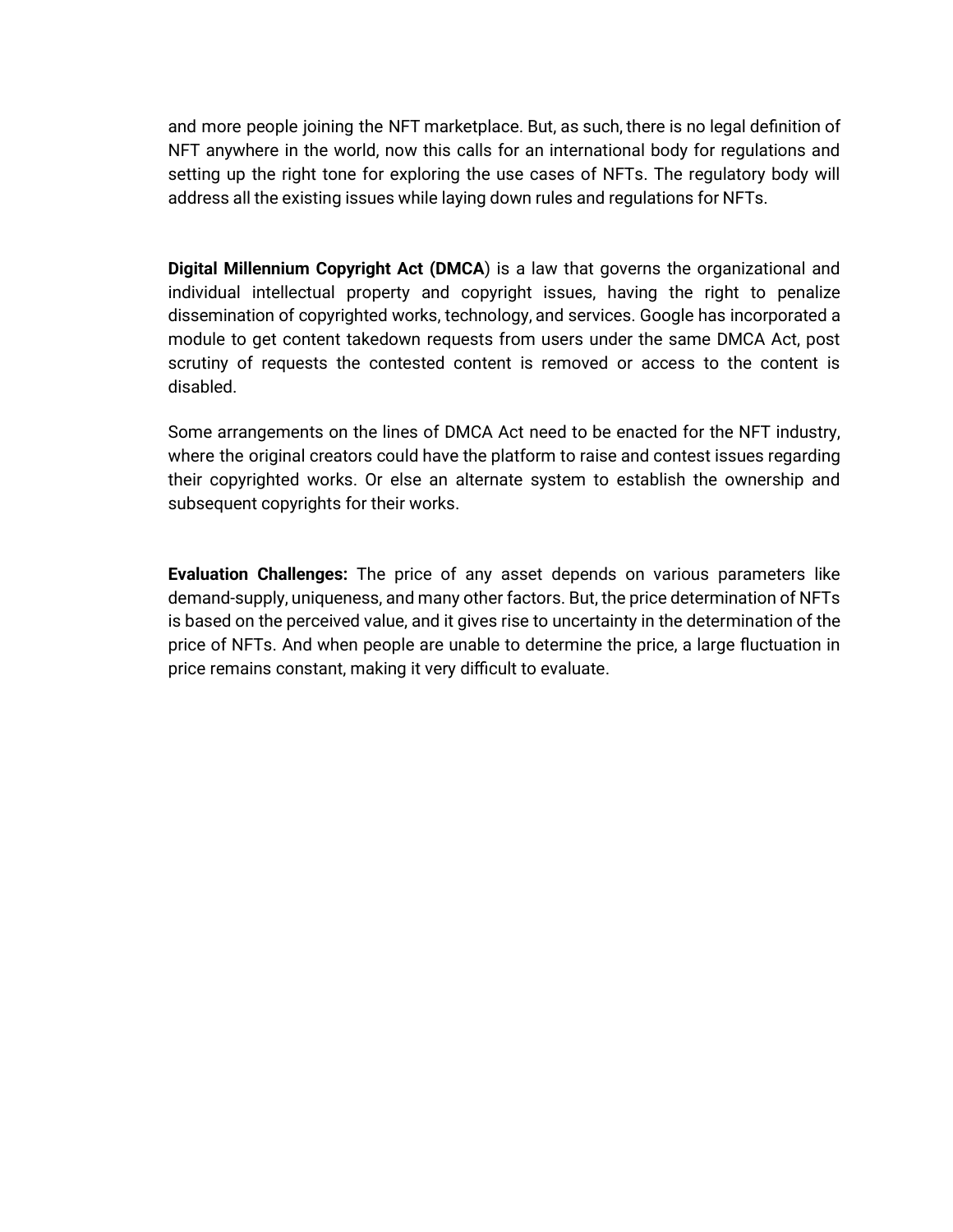# **8. How does NFT impact Data privacy?**



In different parts of the world, users have varying degrees of rights over their personal information. Also, different governments have sanctioned data protection laws that govern and protect users.

Blockchain-based systems have certain limitations while ensuring the data privacy of users, and this is due to the non-mandation for disclosure of user's identities. So, considering NFTs holding out some personal information, it won't be possible to exercise privacy rights over various data subjects.

Now, with data protection regulations in place, users have the right to modify their existing personal details, but it is very hard to do the same on any blockchain-based system which also includes NFTs. So, NFT with private information does not necessarilywholly comply with data protection laws. A well-designed regulation could be helpful in addressing these existing concerns.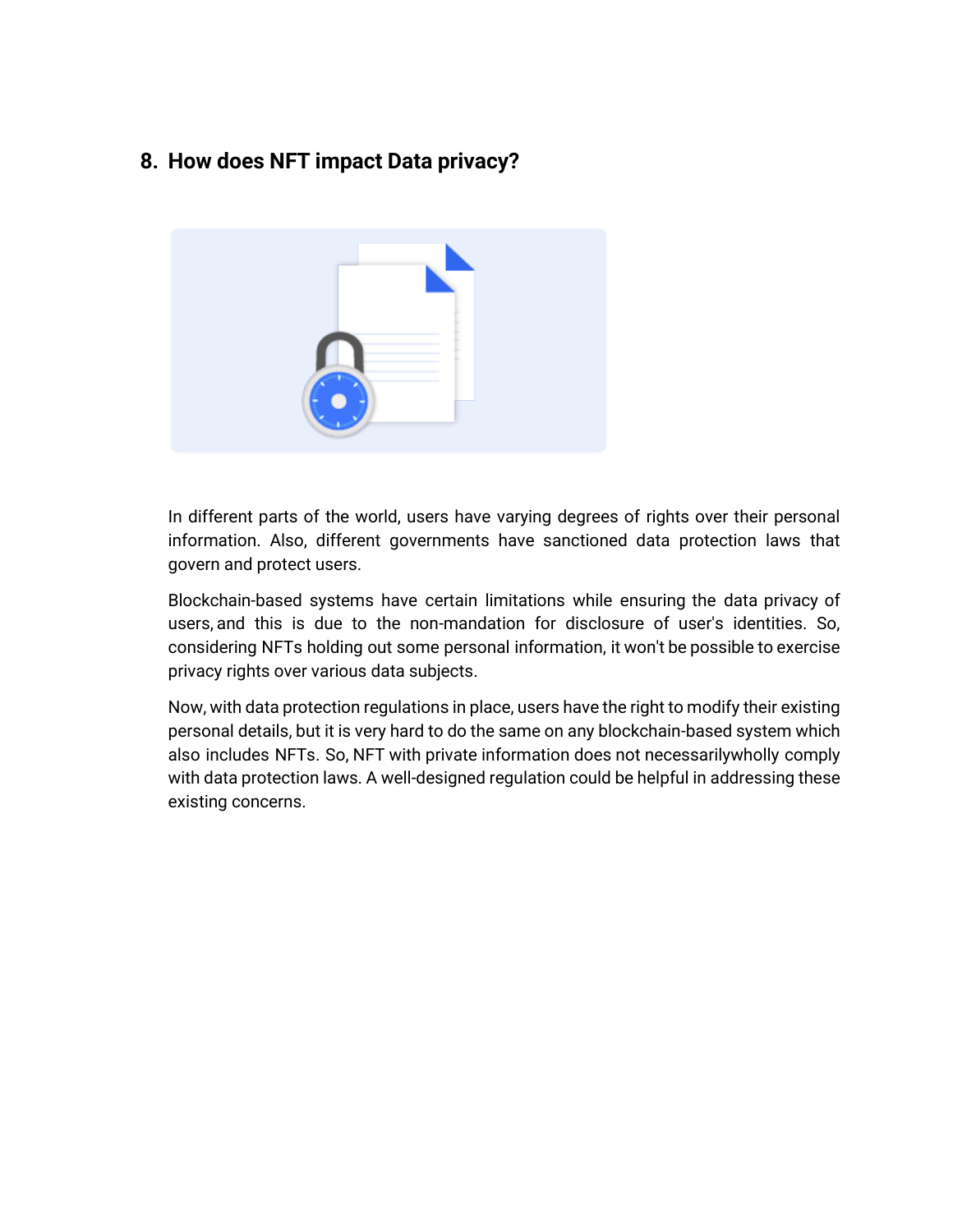## **9. NFTs cross-over between bonds/securities?**



There is a general perception among the masses of treating NFT as security. Securities and Exchange Commission (SEC) traded a has clearly stated that NFTs are being sold and transacted as securities, but judicial authority has clearly associated NFTs only with investment contracts, and if NFTs wants to be made eligible as securities, then it needs to fulfil certain criteria of Howey Test.

Also, if any particular asset is to be considered as security, then an array of securities law becomes applicable to the asset. Also, the trade of assets classified as a security inthe United States needs to be registered with the SEC. Moreover, marketing and sale of securities would be subject to various laws under the purview of securities violation laws, breach of which can call for civil and criminal penalties.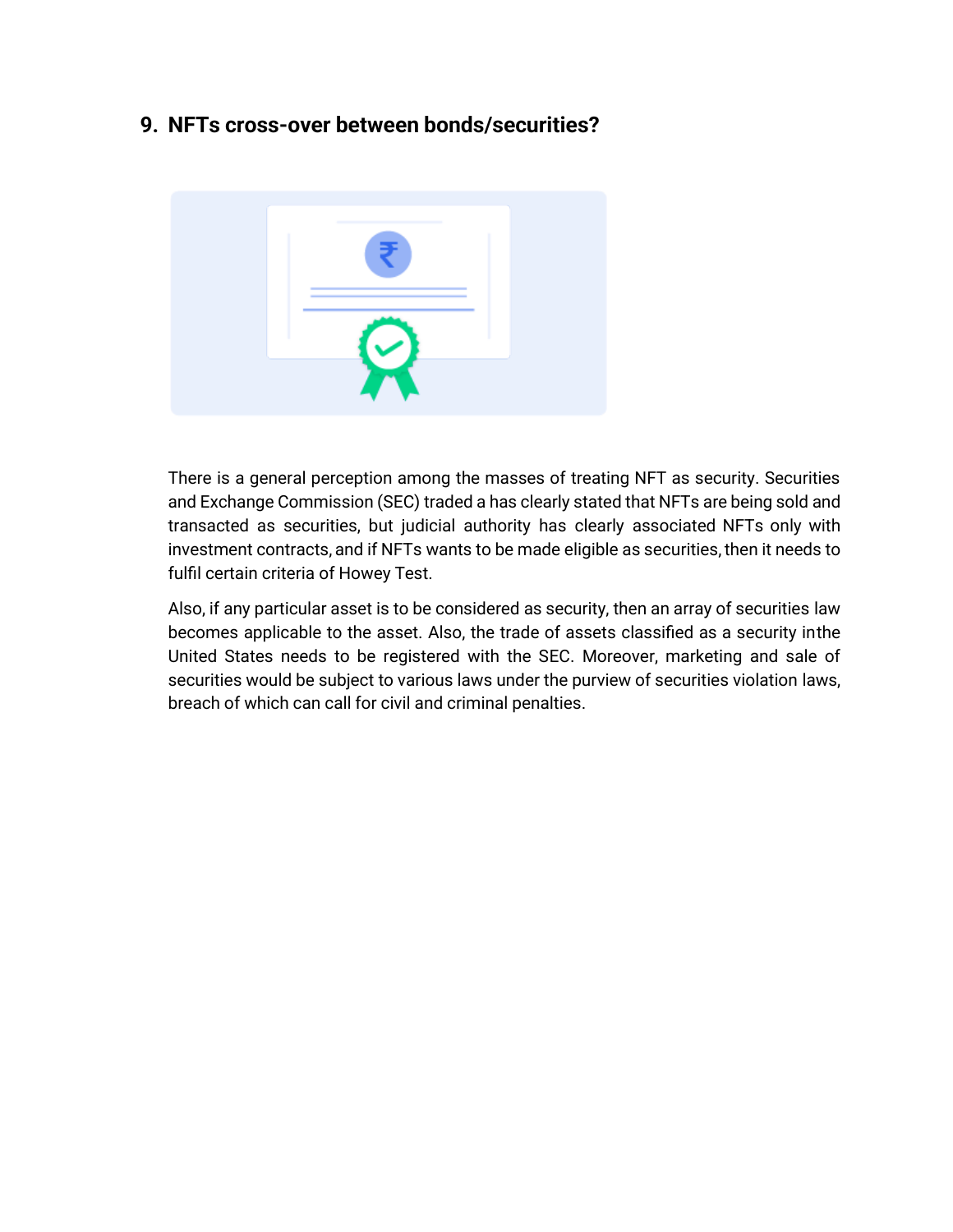# **10. Skill Sets for NFTs current and future required?**



#### **10.1 Minting and Trading**

**10.1.1. Opening and connection of Wallet**: To start with, the user needs to open a wallet and subsequently connect it with the desired NFT Marketplace. Completion of profile with all requisite details along with mention of choice of crypto for acceptance of payment is required.

**10.1.2. Minting**: Convert your digital file into NFT and specify all the required details and descriptions about it. You can also specify the royalties to be paid if the NFT is sold again.

**10.1.3. Gas fees**: Get some funds into your wallet for listing up your NFT. Marketplace charges users with a 'Gas Fee' for doing the back-end computational processes for listing the NFT.

**10.1.4. Listing for Sale**: Post-minting NFT is listed for selling. This step requires the user to decide with the mode of sale, fixed price sale, or a fixed time auction. After completion of listing, the user needs to pay the marketplace with the Gas fees to complete the process.

#### **10.2 Technical Skills**

To start with the NFT development, there are certain prerequisites to get through. Familiarity with the concepts of web3.0 and DeFi and how the decentralized ecosystem functions, along with solid knowledge of Javascript and Solidity, will eventually help with smart contracts. Moreover, knowledge regarding the roles of various web 3.0 tools to help connect with middleware platforms.